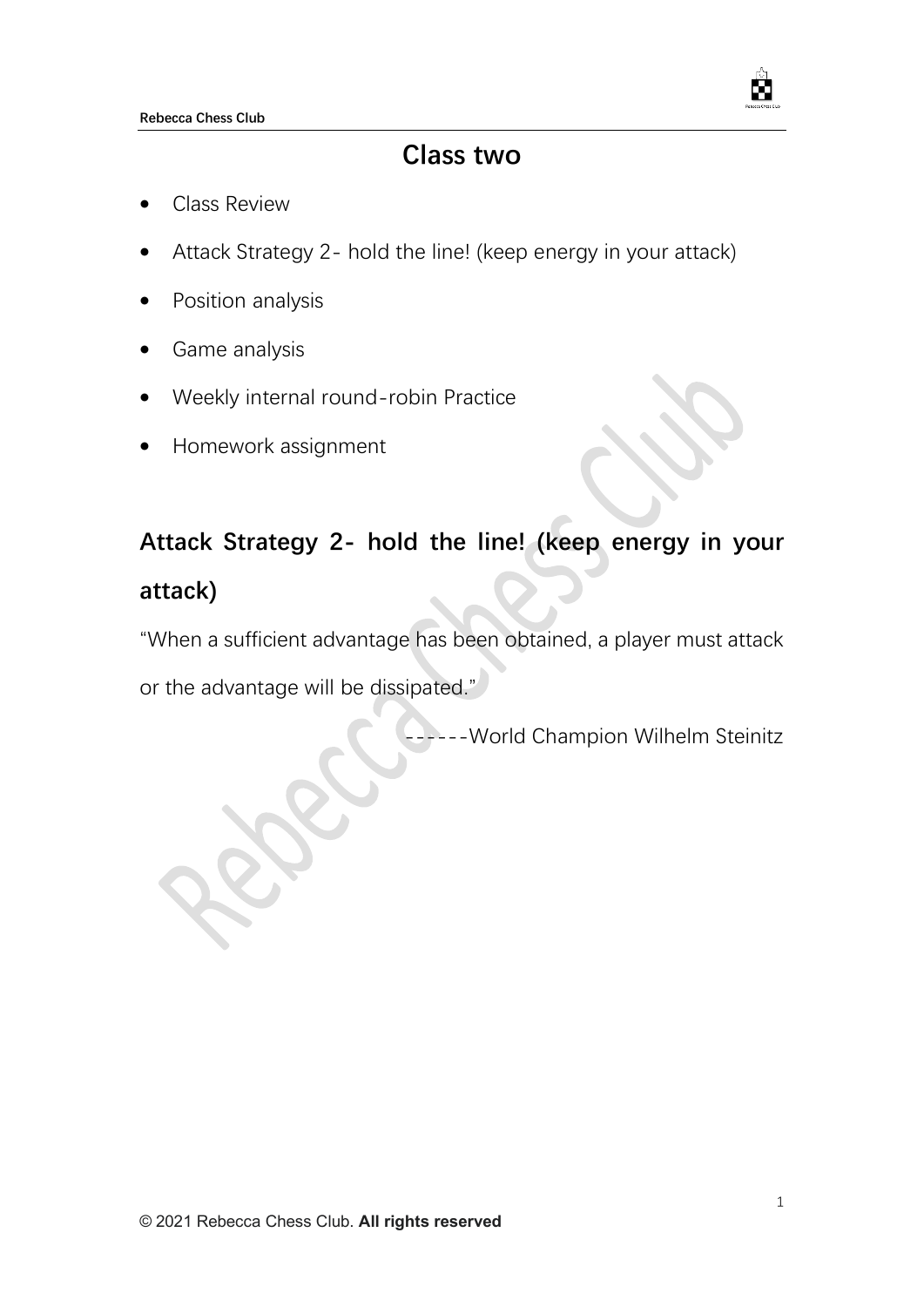

#### **Example 1:**



White to move

**Question:** analyze the position and find the best move for White.

**Your answer:**

**An example line:**

**1. Rxe6 Qxe6 2. Qc5 Qa6 3. Rb6 Qa5 4. Rb5 Qa6 5. Bc7 Raa8 6.** 

**Bxd8 Rxd8 7. Ne7+ Kh8 8. Ra5 Qe2 9. Bxd5 Bxd5 10. Nxd5 Qxf2** 

**11. Rxa3 Qf5 12. Ne7 Qe4 13. d5**

## **Example 2:**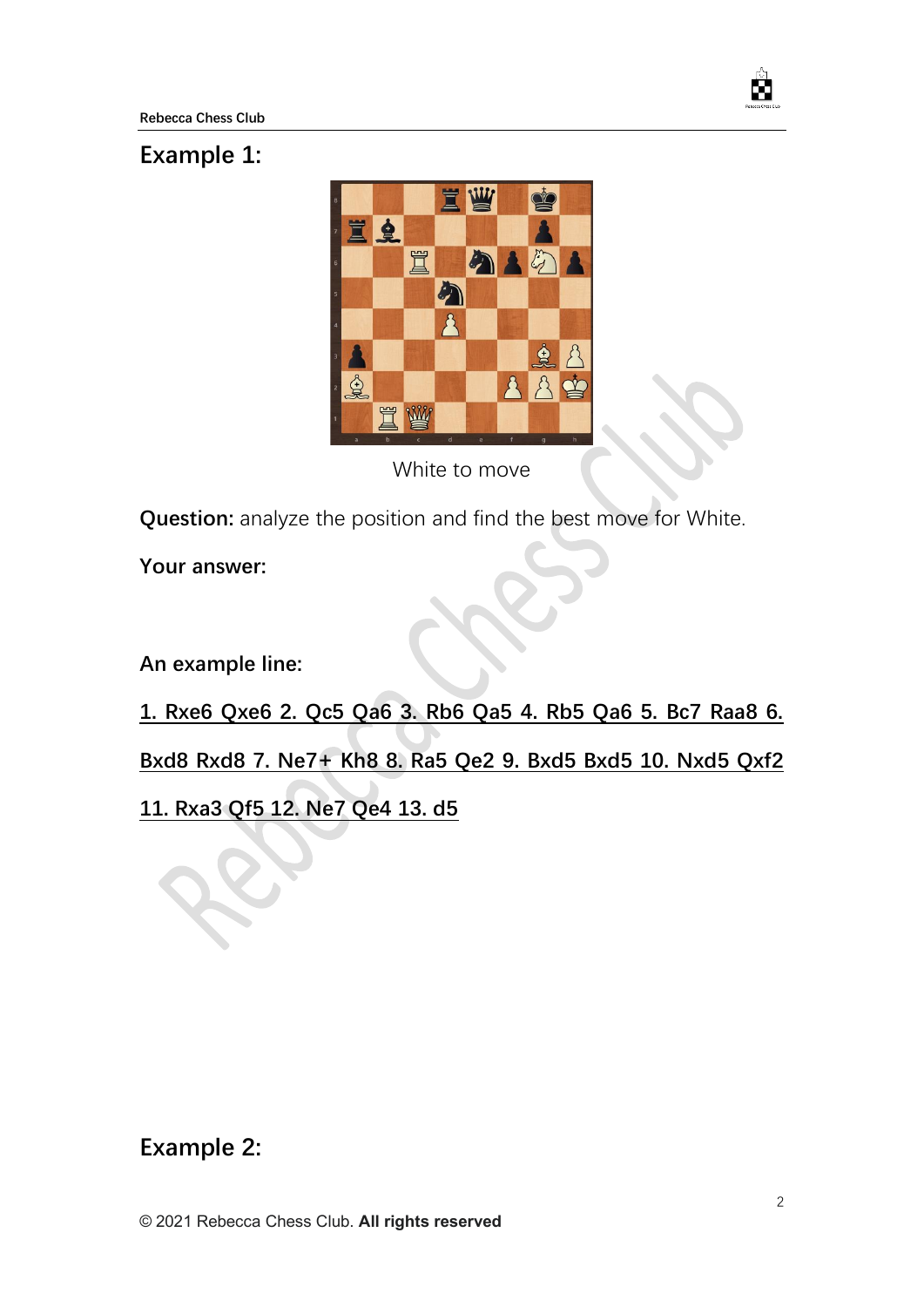**Rebecca Chess Club**



Black to move

**Question:** analyze the position and find the best move for Black.

**Your answer:**

**An example line:**

## **1... Rxd5 2. exd5 Nb4 3. Bxd3 Rc1+ 4. Kxc1 Nxd3+ 5. Kd2 Nxf2 6.**

**Ke2 Nxh1**

## **Example 3:**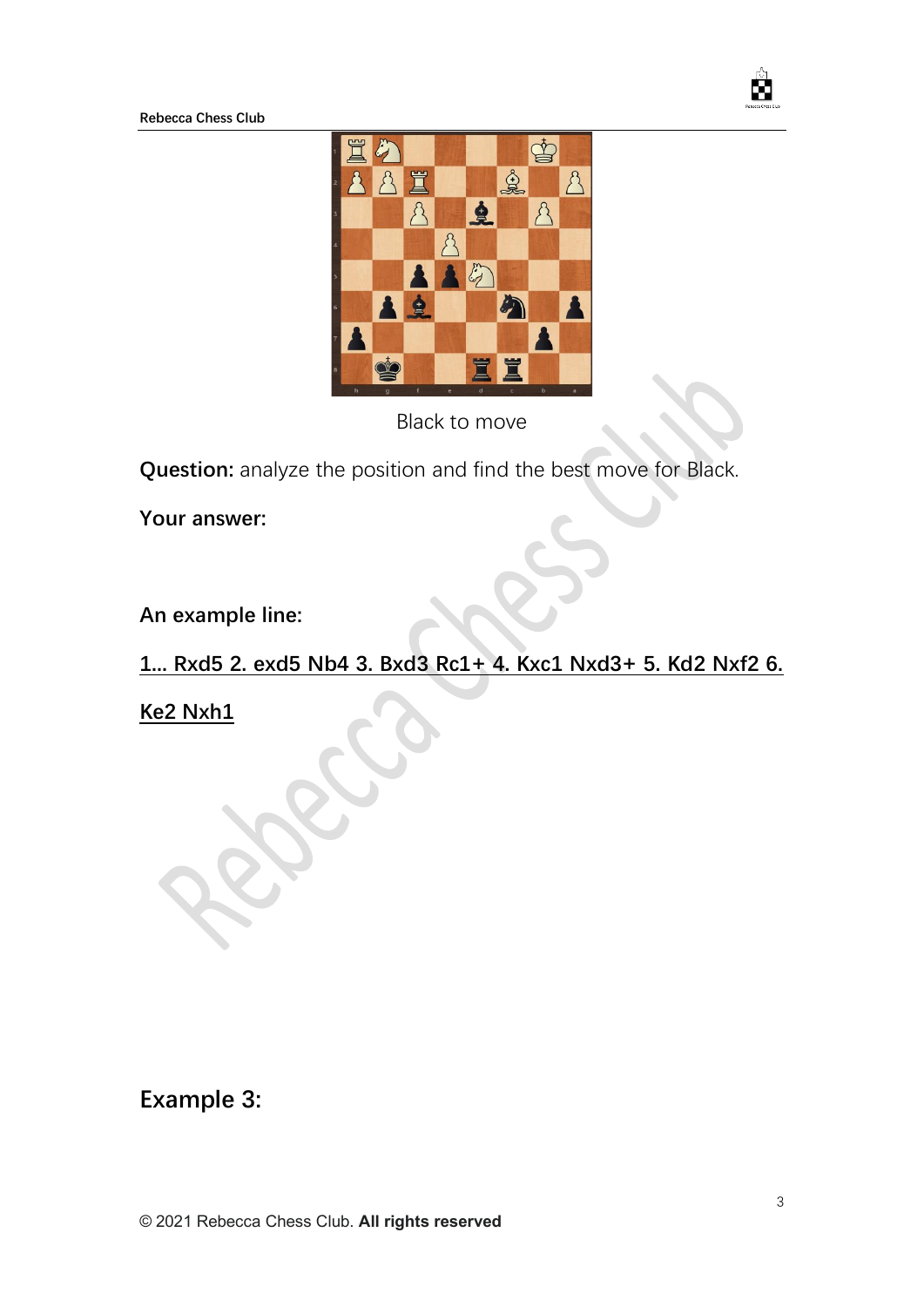**Rebecca Chess Club**



White to move

White has a promising position regardless of what she does. However,

only one exploits the lead in development fully.

**Question:** analyze the position and list the candidate moves

**Your answer:**

**An example line:**

**1. Bd5!! Rb8 2. Nb5 Nxf3+ 3. Bxf3 Qe5 4. Na7 Qg5 5. Rc7 Ba3 6. Nc6 Qc5 7. Qc4 Qxc48. bxc4 Bb7 9. Nxb8 Bxf3 10. gxf3 Rxb8 11. Rdd7**

#### **Example game:**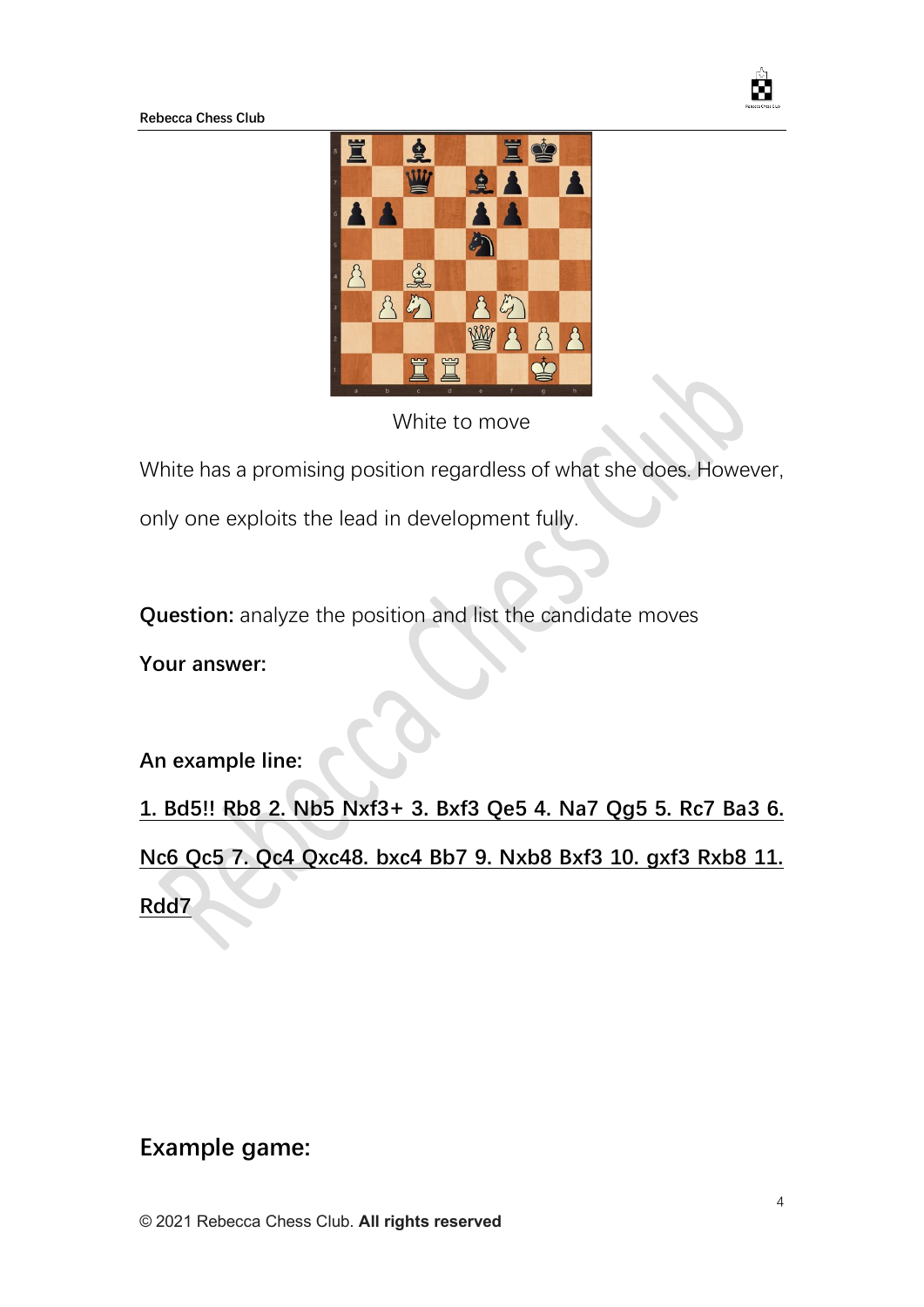

#### Wei Yi (2675) - Haast,A (2352) [B48]

77th Tata Steel GpB Wijk aan Zee NED (12.4), 24.01.2015

#### 1.e4 c5 2.Nf3 e6 3.d4 cxd4 4.Nxd4 Nc6 5.Nc3 Qc7 6.Be3 a6 7.Qf3 Ne5

8.Qg3 h5 9.0–0–0 h4 10.Qh3 b5 11.f4 Nc4 12.Bxc4 Qxc4 13.f5 Bb7

14.Rhf1 e5 15.Nb3 Qc7 16.Kb1 Rc8



White to move

**Question:** Now all White's pieces are fully developed. Find the only

move for White to keep the energy in the attack.

**Your answer:**

17.f6!! Nxf6 18.Rxf6! gxf6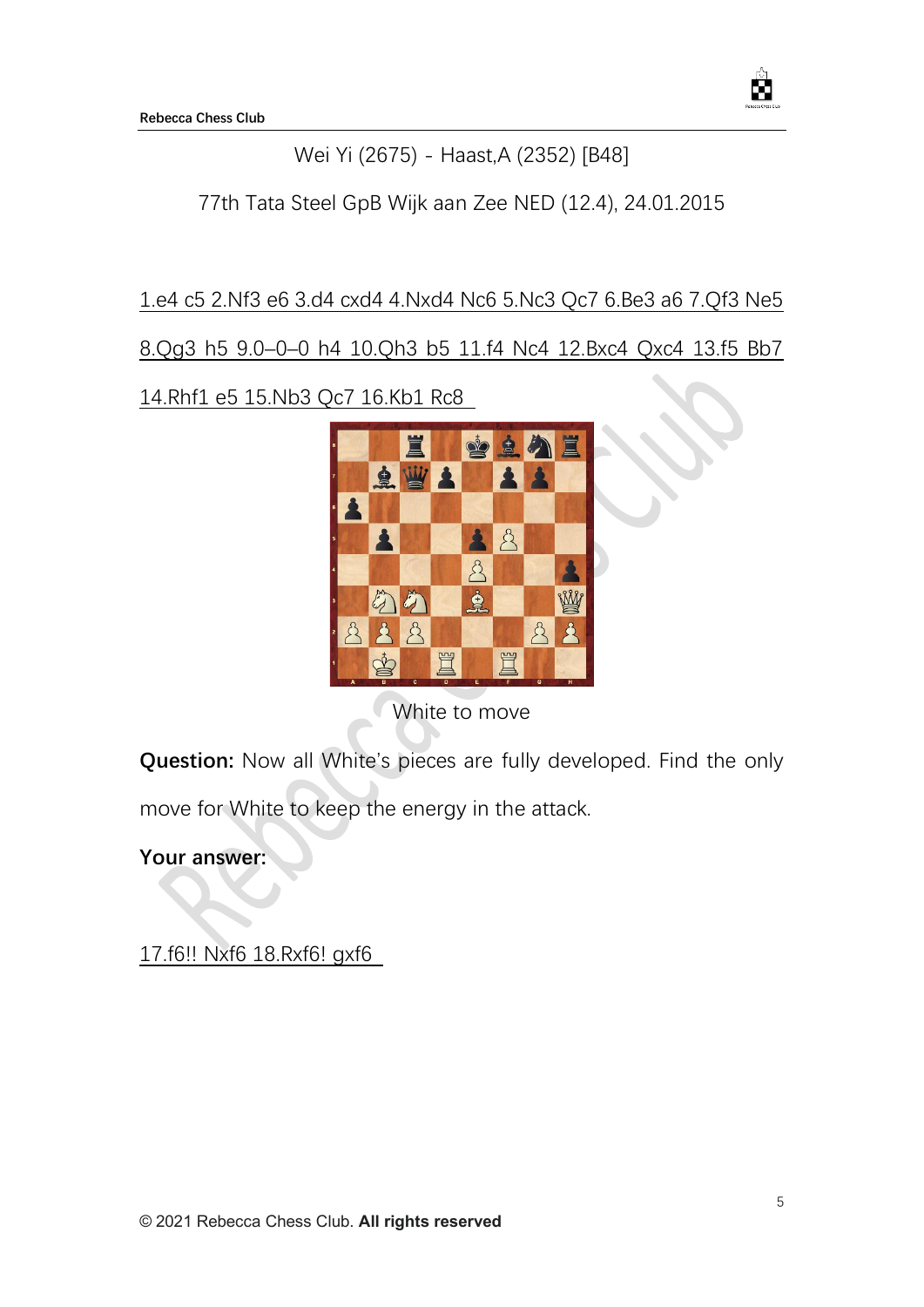

**Rebecca Chess Club**



White to move

**Question:** how to involve our minor pieces in the attack?

**Your answer:**

#### 19.Bb6 Qc6 20.Na5 Qe6 21.Nxb7 Rb8 22.Nd5 Rxb7 23.Qc3 Qc6

24.Nxf6+ Ke7 25.Bd8+ Ke6 26.Qh3#

1–0